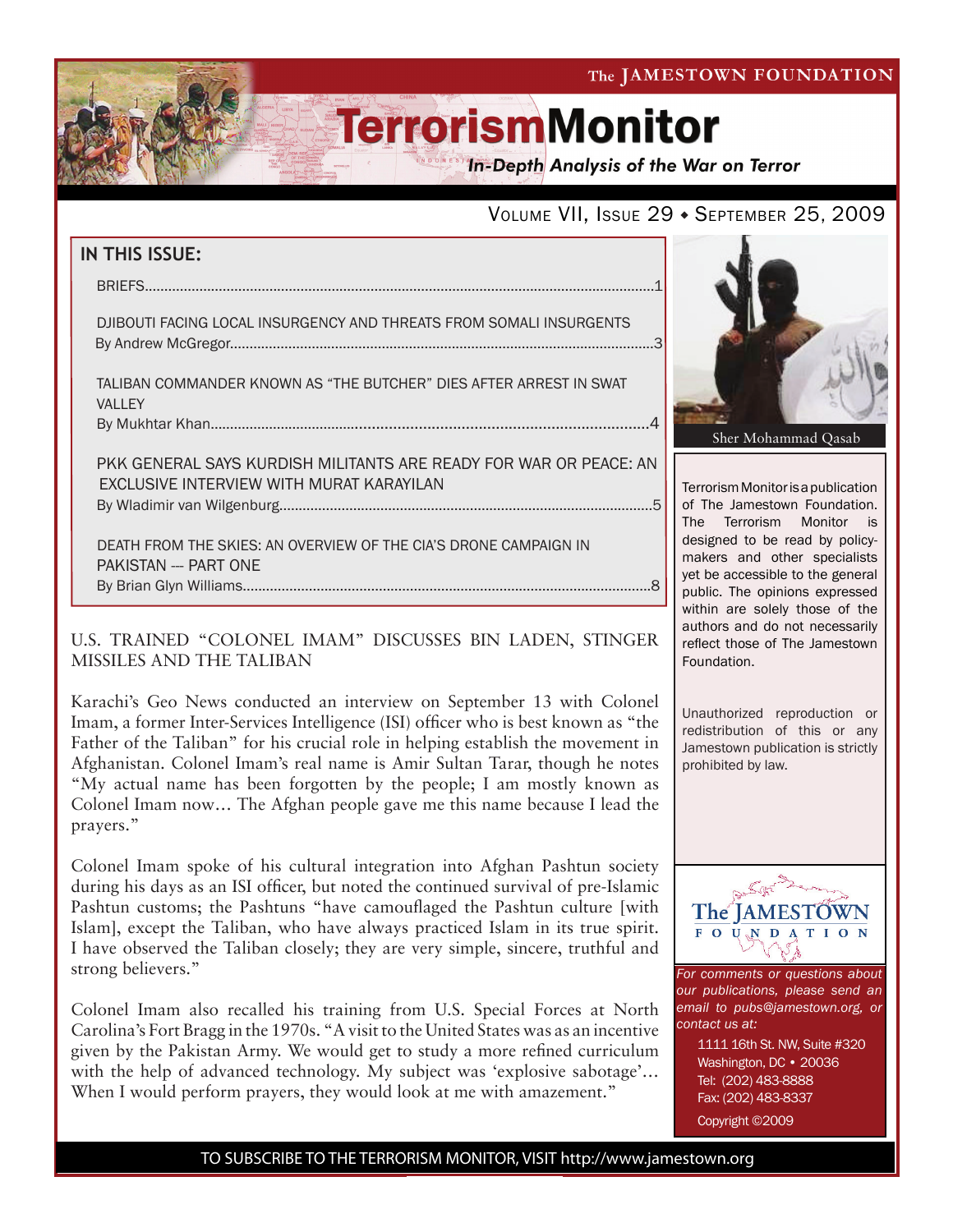The former ISI agent described the beginning of his association with Afghanistan in the 1970s, when he was asked by then-Brigadier Nasirullah Babar (later Major General and Interior Minister in the government of Benazir Bhutto) to organize and train Islamic students fleeing from a crackdown by the communist regime in Kabul. Among those trained by Colonel Imam were current Taliban leader Mullah Omar, the late ethnic-Tajik guerrilla leader Ahmad Shah Masud and Islamist warlord Gulbuddin Hekmatyar. The Colonel complains that by 1988, the ISI's authority over the Afghan mujahideen had been "hijacked" by the United States.

On the controversial issue of the distribution of U.S. supplied Stinger missiles, Colonel Imam denied accusations that he sold some of the stock of 2,000 American Stingers, saying this was done instead by Benazir Bhutto's government after it had decided to reduce the size of the military mission in Afghanistan. "I was supposed to get the missiles back. We knew those Stinger missiles were being sold in the market. Six missiles were smuggled to Iran and three to North Korea, while the remaining stock was kept by the mujahideen themselves."

The former ISI operative distanced himself from Osama Bin Laden, particularly during the period surrounding the 9/11 attacks. "He was not in contact with me at that time. It was the Jalalabad operation in 1990 when I last met Bin Laden… He was just an ordinary citizen who would get frightened by the sight of bombing."

In December 2008, it was reported that Amir Sultan (Colonel Imam) was one of four names of former ISI officials sent by the United States to the UN Security Council for inclusion in the Security Council's list of designated international terrorists (Islam Online, December 4, 2008). Colonel Imam responded, "By blaming the retired people, it is a conspiracy to tighten the noose around Pakistan's ISI" (AKI, December 9, 2008).

The former ISI official is open about his support for the Taliban but denies that he and retired General Hamid Gul continue to fund the Taliban, saying, "As far as support is concerned, I said in front of Americans at a seminar that I do support the Taliban. I pray for their success but neither I nor General Hamid Gul has the money to give to the Taliban. We are retired people living hand to mouth. This is an electronic age—any transaction can be traced any time. If they have any proof, bring it forward" (AKI, December 9, 2008).

### TerrorismMonitor Volume VII • Issue 29 • September 25, 2009

SOMALI MILITANTS REACT TO U.S. AIRSTRIKE WITH THREATS AND ROUNDUP OF "U.S. SPIES"

Fallout from the September 14 U.S. Special Forces raid on an al-Shabaab convoy in southern Somalia continues, with various Islamist factions vowing revenge strikes while pro-government militias approved of the killing of al-Qaeda operative Saleh Ali Saleh Nabhan and a number of senior al-Shabaab members.

Convinced that an inside source directed American helicopter gunships to the convoy, al-Shabaab organized an emergency meeting of its leadership in Mogadishu, where they decided to launch an investigation of anyone suspected of having links to Western countries. This could develop into a divisive obsession, as many of al-Shabaab's fighters and leaders have not only lived in the West, but have also obtained citizenship in these countries.

Shaykh Hassan Abdullah Hirsi al-Turki announced to media sources in the Islamist stronghold of Kismayo that 15 Islamist fighters had been arrested for spying on behalf of the United States and other Western countries. Mu'askar Ras Kamboni, an Islamist insurgent group closely tied to al-Shabaab, claimed to have discovered a substantial Western intelligence network that had penetrated the Islamist insurgent groups. Digital cameras and other items were seized from a number of fighters (Radio Gaalkacyo, September 16).

On September 16, al-Shabaab spokesman Shaykh Ali Mahmud Raage (a.k.a. Shaykh Ali Dheere) declared that the group would strike U.S. government targets in retaliation for the raid, saying the strike would only provide the movement's fighters with increased motivation. Two days later, two vehicles bearing UN markings drove unchallenged into the heart of AMISOM's main base in Mogadishu. When the suicide bombers detonated their payloads, 9 AU peacekeepers and TFG soldiers were killed, with the toll later rising to 21 as the seriously injured succumbed to their wounds. Among those who lost their lives were 12 Ugandans, five Burundians and four Somalis (*Daily Nation*  [Nairobi], September 18; *Daily Monitor* [Kampala], September 22). Gun battles broke out in several places in Mogadishu after the blast. Shaykh Ali Mahmud Raage claimed responsibility on behalf of al-Shabaab. "We have got our revenge for our brother Nabhan. Two suicide car bombs targeting the AU base, praise Allah" (al-Jazeera, September 18).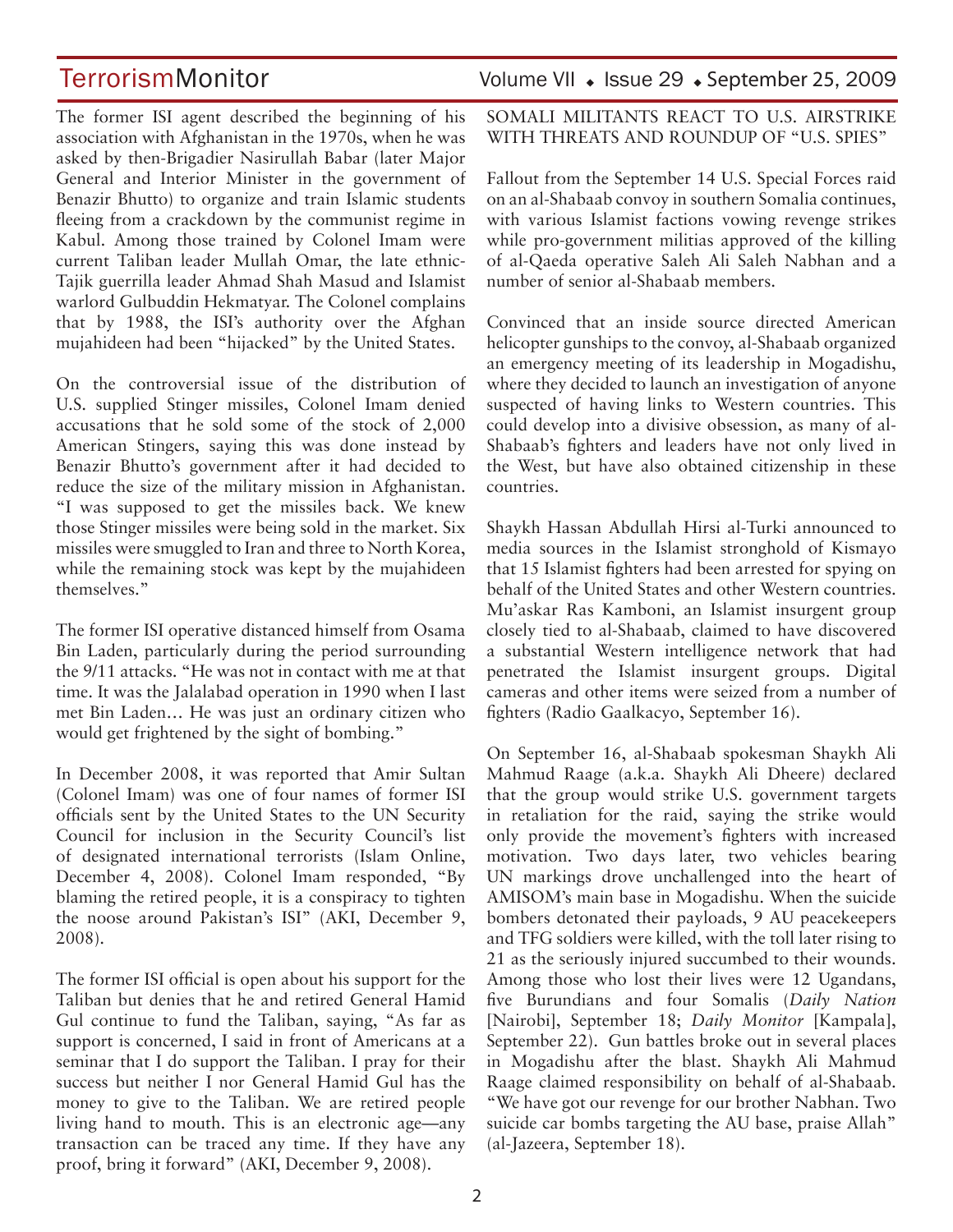## TerrorismMonitor Volume VII + Issue 29 + September 25, 2009

The leader of Hizb al-Islam, Shaykh Hassan Dahir al-Aweys, said of the raid, "The enemy of Allah is targeting Muslims all over the world, it is not only Nabhan that they killed recently but they are targeting many others. Such attacks will only increase hate and violence" (AFP, September 20). Al-Aweys, whose militia is fighting side by side with al-Shabaab in Mogadishu, also called for an increase in suicide attacks.

Not all Somalis were sorry to hear of the airstrike. A spokesman for the Sufi-based Ahlu Sunnah wa'l-Jama'a militia (a bitter enemy of al-Shabaab) announced that the group's leadership was very pleased with the death of Nabhan and several senior members of al-Shabaab, adding that God had punished them. A Somali army spokesman also applauded the airstrike and called for further targeted killings of insurgent leaders (Radio Gaalkacyo, September 16).

## **Djibouti Facing Local Insurgency and Threats from Somali Islamists**

### *By Andrew McGregor*

**Few nations in the world are as strategically**<br>
desert nation of half a million people in the heart<br>
of the Hern of Africa, A linearing insurgancy by the important but as little known as Djibouti, a small of the Horn of Africa. A lingering insurgency by the ethnic-Afar Front pour la Restauration de l'Unité et de la Démocratie (Front for the Restoration of Unity and Democracy - FRUD) that many believed was over in 2001 has reemerged as one of a number of security problems challenging Djibouti's continued stability.

FRUD is based in northern Djibouti, the traditional home of the nomadic Afar people. The Afar ethnic group represents roughly a third of the population in Djibouti, where the dominant ethnic Somali group is divided between the majority Issa clan and smaller groups from the Issaq clan and the Gadabursi, a Dir sub-clan. Most of the nomadic Afars live in the Danakil Desert of Ethiopia, giving them their alternate name of "Danakil." The lack of Afar representation in the central government sparked the Djiboutian Civil War in 1991. France became involved in both mediation efforts and support missions for government troops, but the conflict continued until 2001, when the remaining radical faction signed a peace agreement with the government and joined the president's governing coalition. Since then, however, it appears that a number of Afar militants have retaken the field, dissatisfied with the implementation of the peace treaty. Most of the movement made peace with the government in 1994, with a group of hardliners under the late FRUD founder Ahmad Dini Ahmad holding out until 2001 before cutting their own deal with the government. Though certain roles at the highest level of the government have been reserved for Afars, the rest of the administration is still largely dominated by the ethnic-Somali Issa clan.

Hassan Mokbel, the FRUD spokesman, announced in early September that the movement had fought off an attack by the Djibouti military on one of their bases in the northern Mablas region. Though the attack was supported by two helicopter gunships that bombarded FRUD positions, Mokbel claims the rebels killed four soldiers and wounded 20 others in repulsing the government attack (FRUD communiqué, carried by dabio.net, September 1; Middle East Online, September 1). The troops were units of the Armée Nationale Djiboutienne (AND) based at Gal Ela in Mablas, together with reinforcements from the barracks at Tadjourah and Obock. If the FRUD reports are accurate, the action would appear to be the Djibouti army's biggest offensive against the Afar guerrillas since May, 2006, when Colonel Abdo Abdi Dembil of the Presidential Guard led 2000 men through the Tadjourah and Obock districts (FRUD communiqué, May 17, 2006, carried by harowo.com, May 22, 2006).

The FRUD militants term the present Djibouti regime a 32-year-old dictatorship characterized by a refusal to conduct free and transparent elections, a refusal to honor peace agreements, the repression of social movements (including trade unions) and the killing of innocent civilians, citing the killing of five people during the November 2005 clearance of the slum district Arhiba in Djibouti City (FRUD communiqué, June 26, carried by the *Sudan Tribune*, July 3; FRUD communiqué, May 17, 2006, carried by harowo.com, May 22, 2006).

According to spokesman Hassan Mokbel, "FRUD, which has a politico-military approach, does not exclude any option. For FRUD, armed struggle was never the only solution. These options come in a wide range, combining social actions and mass actions and diplomatic policies… FRUD has until today ensured its military presence on the ground and is able to respond to any aggression on the part of the AND. In addition, FRUD has considerably strengthened its positions in the Djibouti diaspora in Europe, North America and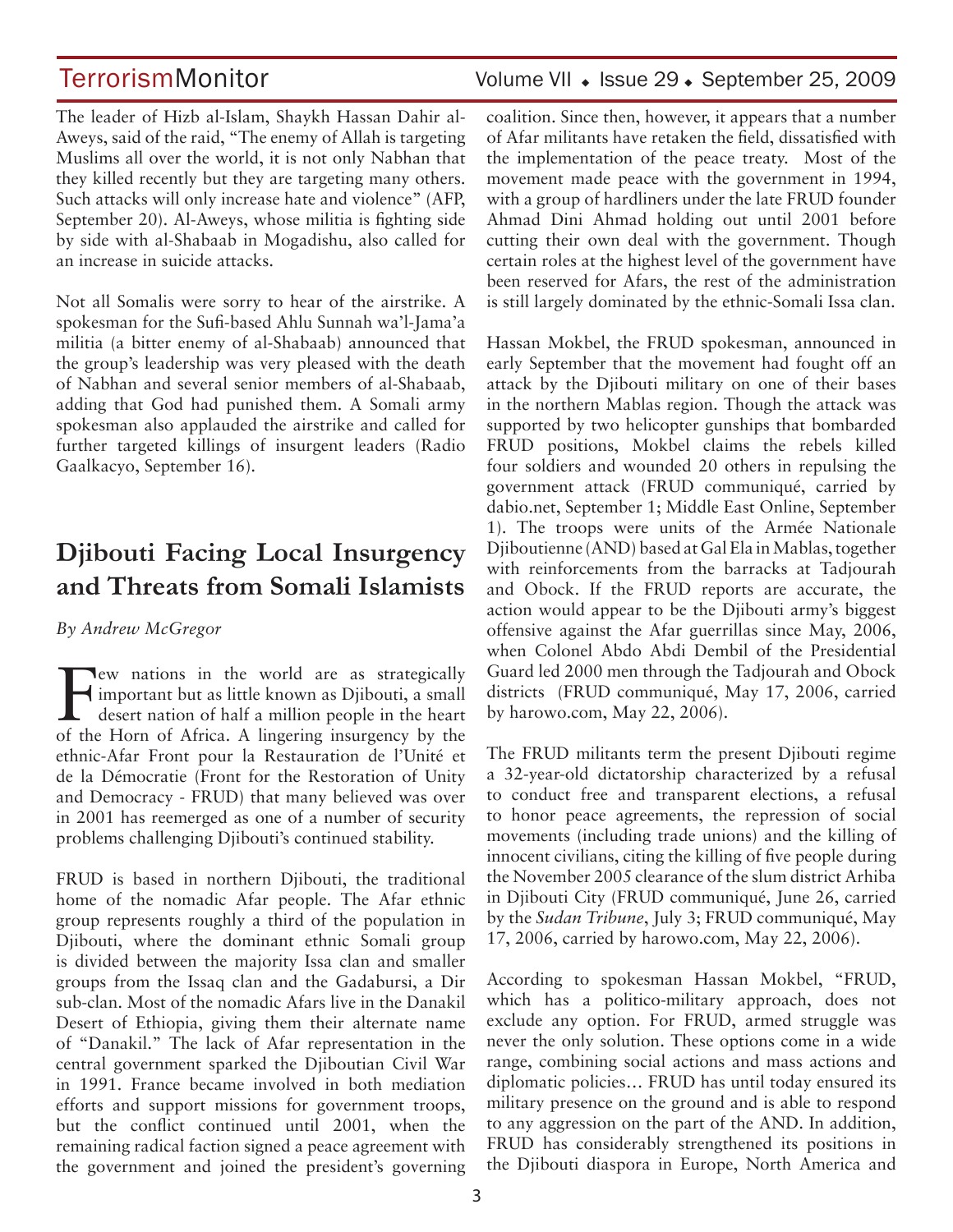Oceania [including New Zealand and Australia]" (Les Nouvelles.org, January 24, 2006).

 Mokbel complains that "international forces" are placing advanced technology such as satellite surveillance at the disposal of President Guelleh, who uses it to thwart the development of "true democracy" in Djibouti. Guelleh is also accused of playing the French army against the U.S. military to extract the greatest concessions from each (Les Nouvelles.org, January 24, 2006). The FRUD spokesman maintains that the movement has never been equated with terrorism because it has never targeted civilians – "I would even add that the activities of FRUD are the antithesis of religious proselytism (Les Nouvelles.org, January 24, 2006). In June, FRUD appealed to the people of Djibouti to "end the lifetime presidency of Ismael Omar Guelleh" and join FRUD's struggle for "justice, for a real national state and for authentic democracy" (FRUD communiqué, June 26, carried by the *Sudan Tribune*, July 3).

France first arrived in the region in 1862, when it acquired the port of Obock from the local Sultans. By 1888, the Djibouti region had become the colony of French Somaliland, giving France a strategic presence in the Horn of Africa that was largely unaffected by independence in 1977 (French Somaliland was known as "The French Territory of the Afars and the Issas" from 1967 to 1977). France continues to guarantee Djibouti's territorial integrity from foreign aggression, but now finds itself competing for the attention of Djibouti's leaders with the powerful new American military presence based at Camp Lemonier since 2002. Camp Lemonier, once a French Foreign Legion base, now hosts the American Combined Joint Task Force - Horn of Africa (CJTF-HOA), which focuses on coordinating U.S. military activity in the region, including antiterrorism operations. In recent years China has emerged as a new suitor, seeking to establish diplomatic and economic ties with Djibouti.

Though Djibouti's ethnic-Somalis have so far escaped being dragged into the interminable conflict raging between their ethnic-Somali cousins in Somalia, Djibouti's role as a host of French and American training of Transitional Federal Government (TFG) troops and African Union Mission in Somalia (AMISOM) forces and its own offer of peacekeeping troops for Somalia have incensed Somalia's al-Shabaab Islamist militants. Al-Shabaab, which has carried out a number of deadly suicide bomb attacks against AMISOM targets,

## TerrorismMonitor Volume VII + Issue 29 + September 25, 2009

has promised to prepare a similar welcome for the Djiboutians (Garowe Online, September 18).

Djibouti's rapidly deteriorating economy and massive unemployment in an increasingly urban population is another threat to its future stability. Djibouti also has a simmering border conflict with Eritrea in the Ras Doumeira region on the Red Sea coast. Nine members of the AND were killed when fighting broke out with Eritrean forces in June, 2008.

*Andrew McGregor is Director of Aberfoyle International Security, a Toronto-based agency specializing in security issues related to the Islamic world and the managing editor of the Jamestown Foundation's Global Terrorism Analysis publications.*

## **Taliban Commander Known as "the Butcher" Dies After Arrest in Swat Valley**

*By Mukhtar A. Khan* 

The Pakistani military's powerful offensive in Swat has destroyed much of the terror network of the Taliban. The fiery "FM Mullahs" who once has destroyed much of the terror network of the announced death threats to opponents on their radio networks are now silenced. Their readily available spokesmen claiming responsibility for the daily deadly attacks on security forces are now in government custody. The men who flogged those considered to be in violation of Islamic law have either been killed or captured. Above all, in a recent development, the notorious head of the Taliban's throat-cutter squads, Sher Mohammad Qasab, was arrested and subsequently died while in government custody (Dawn [Karachi], September 20).

Qasab was a symbol of terror, having slaughtered police and military officials and all other opponents, including "spies" and members of anti-Taliban tribal militias. He did this publicly and sometimes on videotape to terrorize the rest of the people. He used to make piles of heads in the notorious Green Chowk (later known as Khooni Chowk, or Bloody Square) in the Swat capital of Mingora, once famous for tourism and scenic spots. The mutilated and decapitated bodies were often left hanging on poles with threatening notes.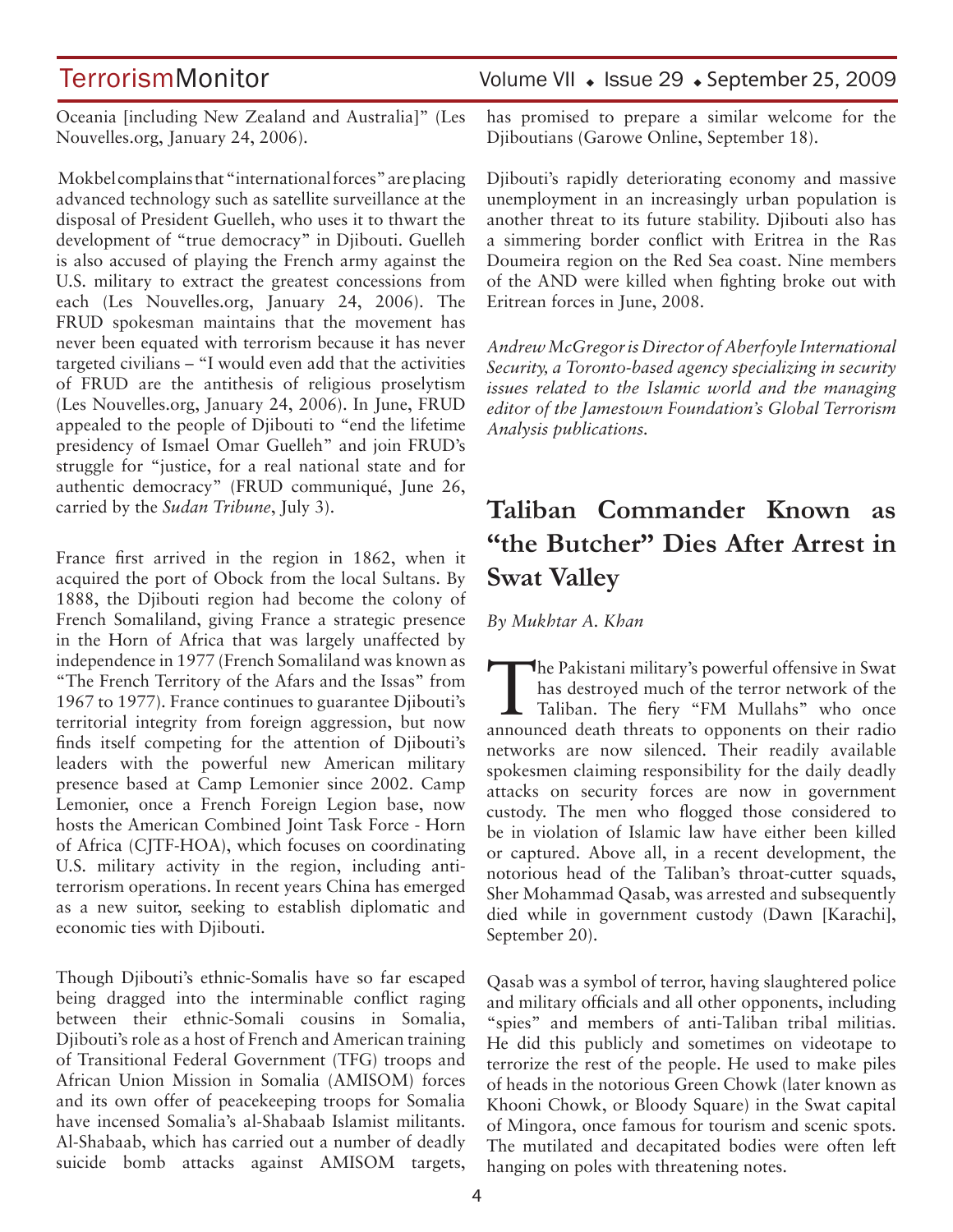The arrest and death of Sher Mohammad Qasab is considered to be a major blow to the Taliban network in Swat. His capture marked the fourth high profile elimination of a Taliban commander in Swat this month after the capture of Taliban commander Mehmood Khan, the capture of Taliban spokesman and organizer of suicide bombings Muslim Khan, and the killing of fiery "Radio Mullah" Shah Dauran, who used to announce every evening the names of those waiting in the death queue (*Daily Times* [Lahore], September 4; September 12).

Sher Mohammad Qasab was nabbed in an injured condition along with his son Adalat Khan only after a long and heavy gunfight with security forces in the Gat Kandao area of Charbagh, the headquarters of his "slaughtering squad." Qasab lost his other three sons, Shah Wazir, Zahid and Perwanat in the gunfight. The majority of his other family members had already surrendered to security forces (*The News*, September 16).

The man who had once terrorized the region, Sher Mohammad Qasab, was paraded miserably before the public in Charbagh bazaar after his arrest. Qasab had a bounty of ten million rupees (\$120,000) on his head and was one of Pakistan's 15 most wanted terrorists. The list of most-wanted Taliban militants is still headed by Maulana Fazlullah, with a bounty of 50 million rupees (over \$600,000) for his elimination. Fazlullah is believed to have been seriously injured in the April military offensive and security forces claim that he has now been encircled and will be arrested soon. Sher Mohammad Qasab was a close aide to Maulana Fazlullah. There is speculation that Maulana Fazlullah may surrender soon after the loss of many of his top aides (*The News*, September 18).

As indicated by his Urdu last name, Qasab was a butcher by profession. Before joining the militant Swat Taliban, he was an active member of the outlawed Tehrik-e-Nifazi Shariat-e-Mohammadi (TNSM) under Sufi Mohammad, who is now imprisoned in Peshawar. He is alleged to have run an organized slaughter chamber in Charbagh where he executed several innocent security officials and other opponents of the Taliban. He was also wanted by the government in connection to the torching of several girls' schools and attacks on other government installations (BBC Urdu, September 16).

Soon after the arrest of Qasab, more than 50 Taliban militants in Swat surrendered to the Pakistani

## TerrorismMonitor Volume VII • Issue 29 • September 25, 2009

government. The arrests of Qasab and Muslim Khan have been a severe blow to the Taliban movement in Malakand division. Pakistani officials expect to arrest more prominent Taliban leaders on information obtained from the arrested militants (BBC Urdu, September 19). The recent arrest of Abu Faraj (a.k.a. Nasim) from the same town of Charbagh is a case in point. Abu Faraj was a senior commander under Mullah Fazlullah and was notorious for training children to be suicide bombers (Pakistan Times, September 23). His father, Darvesh, also a militant commander, surrendered under pressure to the security forces only a few days earlier (*The News*, September 21).

The traumatized people of Swat are breathing a sigh of relief with the end of a man known for butchering people like animals with his special knife. The Khooni Chowk (bloody square) is returning to normalcy and life is returning to the scenic Swat Valley. But the cost to the region of this brief period of Taliban rule and the resulting military campaign was extremely high. Several hundred innocent lives were lost. Property was damaged. Crops were destroyed. Schools were burnt down. More than two million people were displaced as tourism was replaced with terrorism. The area is not yet fully cleared and sporadic attacks continue. The government claims to have killed 1,800 militants since April, with several hundred more arrested. For the first time, the government has shown a resolve to fight against Islamist militancy and the public has given its full support to the venture.

*Mukhtar A. Khan is a Pashtun journalist based in Washington, D.C., covering the issues of Taliban and al-Qaeda in Pakistan-Afghanistan border regions.*

## **PKK General Says Kurdish Militants are Ready for War or Peace: An Exclusive Interview with Murat Karayilan**

### *By Wladimir van Wilgenburg*

Murat Karayilan is the acting commander Karkeren Kurdistan - PKK) and chairman of the Kurdistan Workers' Party (Partiya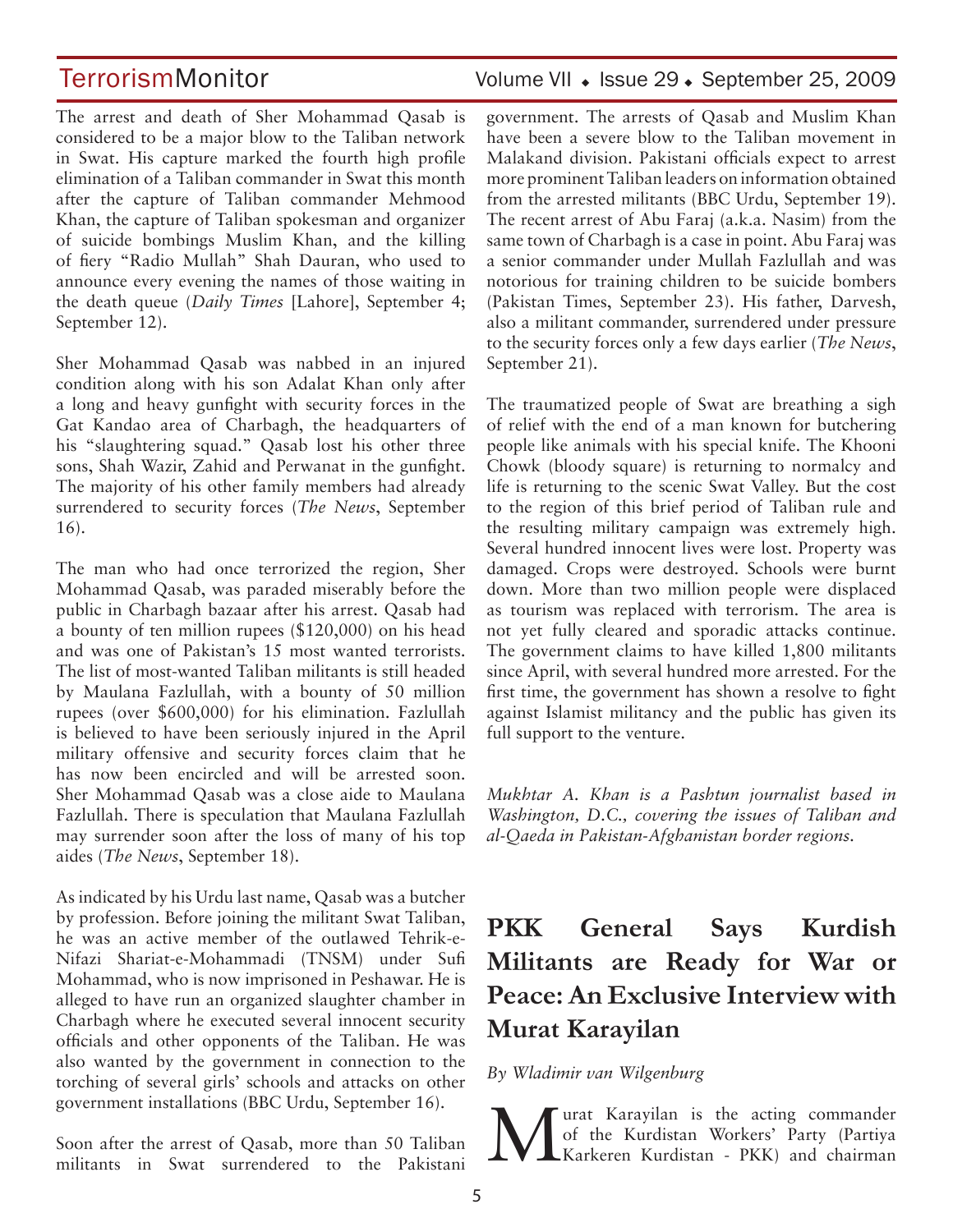of the executive council of the Kurdish Democratic Confederation (Koma Civaken Kurdistan - KCK). Karayilan, whose surname means "black snake," joined the PKK in 1979, just a year before the 1980 Turkish military coup. The PKK is listed as a terrorist organization by the European Union, the United States and Turkey. In an August 11 interview with Karayilan in a PKK camp located in the mountains of northern Iraq, Karayilan said that he would like to return to his home country. "But I am not dreaming about this, I am a realist."

Karayilan controls around 8000 PKK insurgents, spread almost equally through northern Iraq and Turkey. The PKK commander claims that the movement can easily increase the number of insurgents, but at the moment they are following a self-defense strategy: "The biggest part of this strategy is a political struggle. Most military actions are only for reasons of defense."

The PKK is still waiting for the release of the "roadmap" of conditions necessary for the PKK to lay down arms in its decades-old struggle against the Turkish state. The roadmap is the work of imprisoned PKK-leader Abdullah Ocalan, but rather than being released by authorities after its completion in August, the document has ended up in the hands of the public prosecutor's office (*Today's Zaman*, September 5; see also *Terrorism Monitor*, August 6; *Eurasia Daily Monitor*, September 10). Karayilan says that the PKK is prepared for peace, but also for a continuation of "the resistance." "The [KCK] has taken the decision, despite the approach of Ocalan to find a peaceful solution for the Kurdish question, that if the Turkish state insists on old style approaches, we have to resist these as well."

JT: How do you see the situation of Kurds today in Turkey?

Karayilan: The struggle and resistance of the PKK since August 15, 1983 has brought the Kurdish question to the point of solution. From the denial of the Kurds to the point that [Turkey] recognizes the Kurdish reality. For the last 16 years, we have been trying to solve the Kurdish question through peaceful ways and announced six unilateral ceasefires, but Turkey did not use this [opportunity] to solve the Kurdish question.

When our leader announced a ceasefire in September 1998, Turkey conspired against him with American support and captured him on February 15, 1999. For the last 11 years all European countries were against us

## TerrorismMonitor Volume VII + Issue 29 + September 25, 2009

and applied great pressure on us to destroy us. It was a very heavy period.

But currently America is pulling back from Iraq and wants to redesign the region. They think that Turkey's importance for energy is growing as Turkey and Kurdistan become an energy corridor. An example is the Nabucco pipeline project [the planned Nabucco pipeline will send gas from the Caspian region and possibly Iraq to Europe through Turkey]. For this reason, it is more important to solve the Kurdish issue both internationally and regionally, because there is a need for stability. Stability can only be reached by the West through destroying the Kurdish freedom movement and oppressing Kurds or by solving the Kurdish question.

The Turkish state began this period under the name "the Kurdish Opening." But what the Turkish state is doing now is not enough to solve the Kurdish question. All around the world there [are] always two parties to talk with, and they have always talked with other parties [Britain with the IRA, Spain with the ETA, etc]. What they are doing at the moment is not considering the other party [the PKK] at all. They want to solve the question by themselves.

JT: What kind of negotiations do you mean?

Karayilan: For example, the Interior Minister Besir Atalay says the Kurdish issue will be solved in a new Turkish way, there is no other [relevant] example in the world. We are very surprised and waiting to see what kind of solution they mean. They have not shown how they are going to solve the Kurdish question. Atalay gives his red lines: Ocalan will not be freed, there will not be autonomy for Kurds and no education in the mother language. If these are the red lines, how is he going to solve the Kurdish question? Why don't Kurds have their education in their own language? This approach cannot solve the Kurdish question at all. They might [have the intent] to mislead the international community.

JT: What will be in the roadmap?

Karayilan: For the last three months our leader Abdullah Ocalan has been getting different views from intellectuals, journalists and other people through his lawyers. The roadmap will take the constitution of the first Turkish republic into consideration. This constitution does not say that everyone [in Turkey] is Turkish, but only a citizen of the Turkish republic. At that time [1921] there were no assimilation policies. Kurds could speak their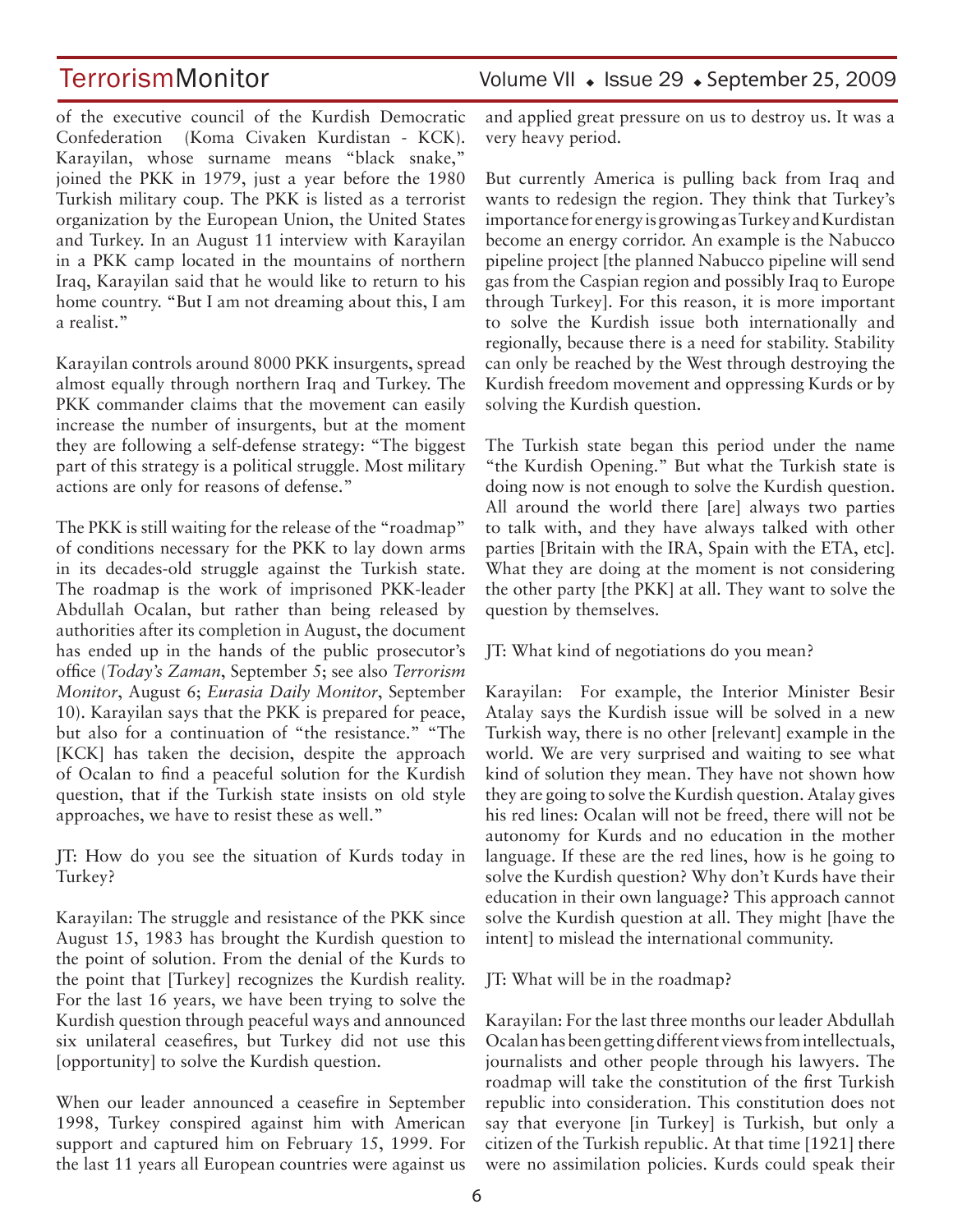mother tongue and wear Kurdish clothes in parliament. We see the solution within the framework of the constitution of 1921. If the 1921 constitution is taken as a reference, the Kurdish question can be solved. But after July 1923, the Lausanne agreement was signed by the Western powers, which was based on the denial of Kurds and gave the new Turkish authorities the power to change the constitution in 1924. For the last 85 years, Kurds have been living through genocides and tragedies because of this approach of denying the Kurds, while this land is their own land.

Next to this there are many examples where conflicts were solved, like Ireland and Catalonia… The idea is to find examples for similar problems, we are clear about this, but the Turkish state, while having a "Kurdish Opening," is [also] having hidden meetings to prepare military attacks against the Kurdish freedom movement.

JT: You mean with the Iraqi government and America?

Karayilan: Yes, with Iran as well. We want sincerity. If they use the old methods [of repression], we have the military, political and social power to oppose this. Everybody should know this. Between the 24th and the 27th of July this year, the second congress of the KCK decided to support the roadmap of our leader, but also took the decision to prepare for resistance against the Turkish state.

JT: Joost Lagendijk, former Chairman of the EU-Turkey Joint Parliamentary Committee, says if the PKK stops fighting, Turkey will not have any excuse to avoid giving rights to Kurds. What do you think about this?

Karayilan: When there is no guerrilla force, Turkey will say there is no Kurdish question at all. I do not think Mr. Lagendijk understands the mentality of the Turkish state. For instance, the Turkish premier Recep Tayyip Erdogan said in Moscow in 2004, that "If you do not think there is a Kurdish question, there is no Kurdish question," and that is only five years ago.

JT: What about the Village Guard program and the amnesty?

We are not discussing amnesty. Who is going to forgive who? Are they going to forgive me? Almost 70.000 civilians were killed by unknown assassins. Who is going to forgive them? Both sides should forgive each other and the Turkish state has to apologize to the Kurdish people.

## TerrorismMonitor Volume VII • Issue 29 • September 25, 2009

 JT: What do you think about the Ergenekon case? [1] And the prosecution of Colonel Cemal Temizoz who is accused of killing Kurdish civilians in the 1990s? [2]

Karayilan: They have to start court cases against [former prime ministers Tansu] Ciller and [Suleyman] Demirel as well. The Kurdish question cannot be solved through cases such as Ergenekon. It is better to set up a project to reach reconciliation within the society. For example, in South Africa there was a reconciliation commission. A fact finding commission should be established to investigate the murders and killings of both sides.

JT: What about the "peace mothers" of killed Turkish soldiers and PKK guerrillas who organized a peace march from Diyarbakir to Ankara this month [August]. What do you think about this initiative?

Karayilan: It is very nice and positive. In reality, both Kurds and Turks want to solve the Kurdish issue in a peaceful way. But the mentality of the denial of Kurds stops the solution of the Kurdish issue. For the solution a brave will is needed, but nobody can show this at the moment. Some like the CHP [Cumhuriyet Halk Partisi] and the MHP [Milliyetci Hareket Partisi, both Turkish opposition parties] are also against solving the Kurdish question.

JT: You said America supports a destruction plan, but on the other hand the United States allows the DTP [Demokratik Toplum Partisi – the PKK's political wing] to open an office in Washington. There were also meetings between President Obama and the DTP. Is this not a sign that America wants a solution?

Karayilan: America has been supporting Turkish policies against the Kurds for years. They asked Turkey to [take] steps to solve the Kurdish question, but they did not do this and at the same time tried to annihilate us. From this perspective, you might say the United States wants the Kurdish problem to be solved. I think America wants a solution whether Turkey wants it or not. I do not think America will accept Turkey trying to finish off the PKK. There is an approach by the United States and Britain to solve the Kurdish issue to bring stability to the region.

But the approach of France and Germany is different they do not want Turkey in the EU and do not want the Kurdish question to be solved. If there is war, they can refuse Turkey's EU membership. There were 26 Kurdish politicians arrested in France without any proof. They could not even find a knife yet they were accused of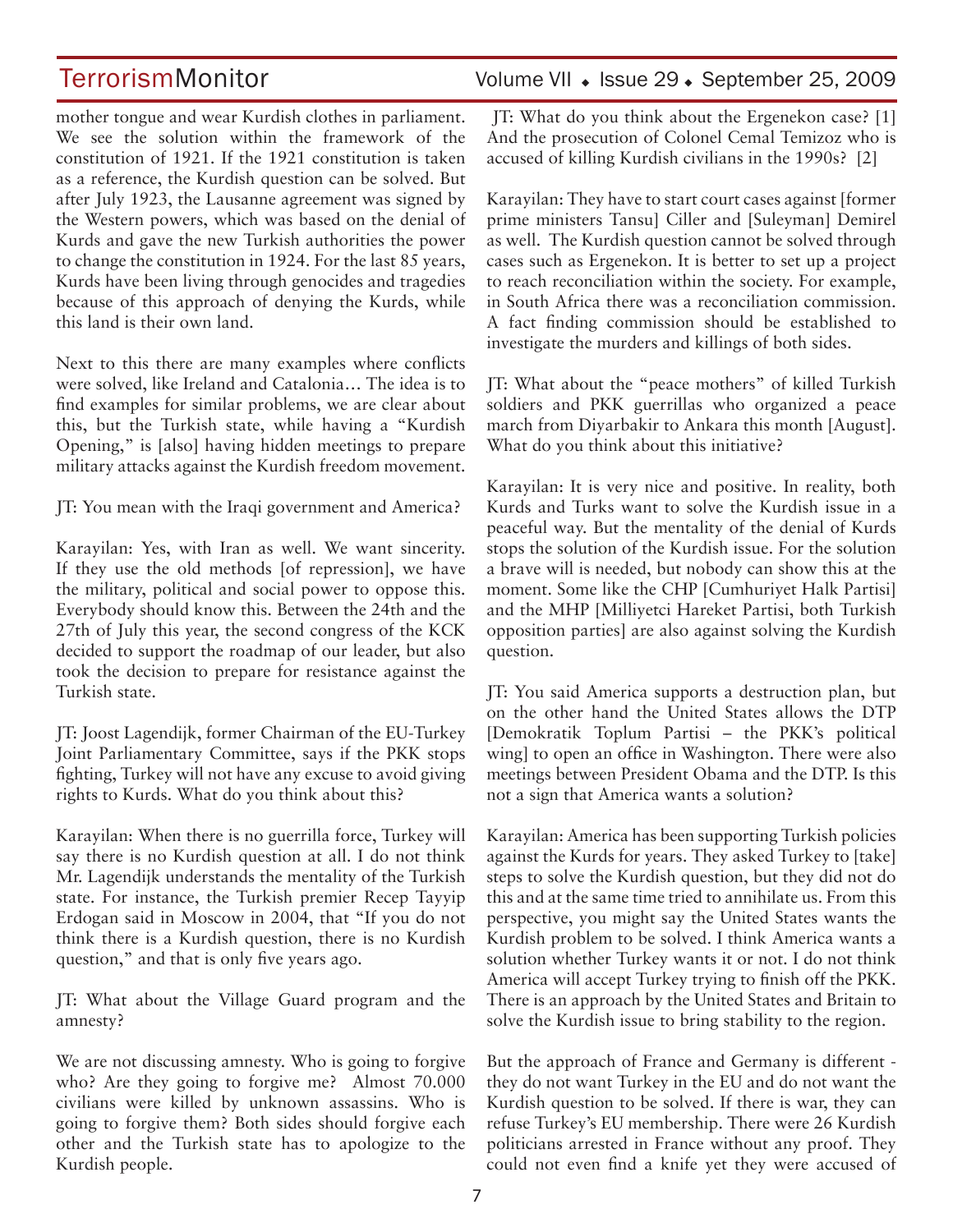collecting money for the PKK. France is giving Turkey a message: "Don't be scared, I'm attacking the PKK in my own country and you can have your war against the PKK. We will be at your back and supporting you." This might upset the Kurdish people. France should change their policies towards the Kurds.

It is important that both European countries and America support a peaceful solution of the Kurdish question and support the roadmap of Abdullah Ocalan. We will see what is going to happen.

*Wladimir van Wilgenburg writes freelance articles on the Middle East and is an editor at the Kurdish newspaper Rudaw, based in Erbil, northern Iraq.* 

Notes:

1. See *Eurasia Daily Monitor*, August 6, 2009.

2. Gendarmerie Brigade Commander Colonel Cemal Temizoz and six others are currently on trial for their suspected involvement in 20 unsolved murders in ethnic-Kurdish southeast Turkey. The indictment claims Colonel Temizoz formed a death squad in the region in the 1990s that was involved in the murder of hundreds of Kurds under the cover of "anti-terrorism" efforts. See *Today's Zaman*, September 11; September 14; *Milliyet*, September 18.

## **Death from the Skies: An Overview of the CIA's Drone Campaign in Pakistan - Part One**

*By Brian Glyn Williams* 

In the spring of 2004 the CIA began its most extensive<br>targeted assassination campaign since the Vietnam<br>War by launching dozens of unmanned aerial<br>dramas into the inascessible tribel regions of Belitter In the spring of 2004 the CIA began its most extensive targeted assassination campaign since the Vietnam drones into the inaccessible tribal regions of Pakistan to hunt and kill Taliban and al-Qaeda militants. Since then, more than six hundred people have died in these unpredictable aerial strikes that have killed both high value terrorist targets and innocent civilians. Al-Qaeda and the Pakistani Taliban leadership have been reeling from the deaths of their operatives even as the Pakistani public has commenced an outcry against this

## TerrorismMonitor Volume VII • Issue 29 • September 25, 2009

violation of their sovereignty and the deaths of civilian bystanders. This report will provide an outline of this murky drone war with the aim of shedding light on its tactical successes, collateral damage fallout, overall historical trajectories, and the secret deals between the Pakistani leadership and the White House that made the campaign possible.

Background to the Aerial Offensive

The primary weapon used in the aerial campaign, the MQ-1 Predator Unmanned Aerial Vehicle (UAV), had its debut as an unmanned spy plane in 1995 and was used in the campaigns against the Serbs in Bosnia and Kosovo. While the original version of the Predator had the ability to loiter over the enemy, sending live video links back to its pilots operating from trailers at Creech Airbase, Nevada or CIA headquarters in Langley Virginia, it had no weapons systems at the time. As the CIA's Counter Terrorism Center picked up increasing "chatter" from al-Qaeda in early 2001, however, it began to explore the possibility of arming the Predator to hunt Bin Laden. In February 2001 the Air Force succeeded in mounting a laser designator to the Predator's nose and adapting its wings to fire AGM-114 Hellfire missiles. The Predator's deadly laser-guided missiles were reconfigured to penetrate mud walled compounds and SUVs and destroy them.

The armed version of the Predator saw considerable action during 2001-2002's Operation Enduring Freedom. For example, it was used to fire on Taliban who were surrounding a Northern Alliance commander named Abdul Haq, used again to kill al-Qaeda's number three, Muhammad Atef, and to assist U.S. troops in Operation Anaconda. It was also used in an unsuccessful attempt to kill the pro-Taliban Hezb-i Islami warlord, Gulbuddin Hekmatyar.

As the Taliban subsequently retreated and regrouped in Pakistan's Federally Administered Tribal Areas (FATA), U.S. commanders in Afghanistan became increasingly frustrated by the enemy's ability to launch cross-border raids from these untamed tribal regions. It also became obvious that al-Qaeda had found sanctuary in FATA with such Pakistani-based Taliban commanders as Maulana Nazir, Jalaludin Haqqani and the especially bold militant leader, Nek Muhammad. In FATA, al-Qaeda operatives plotted further terrorist attacks such as the 2006 plot to blow up planes flying from Heathrow Airport (AFP, September 8).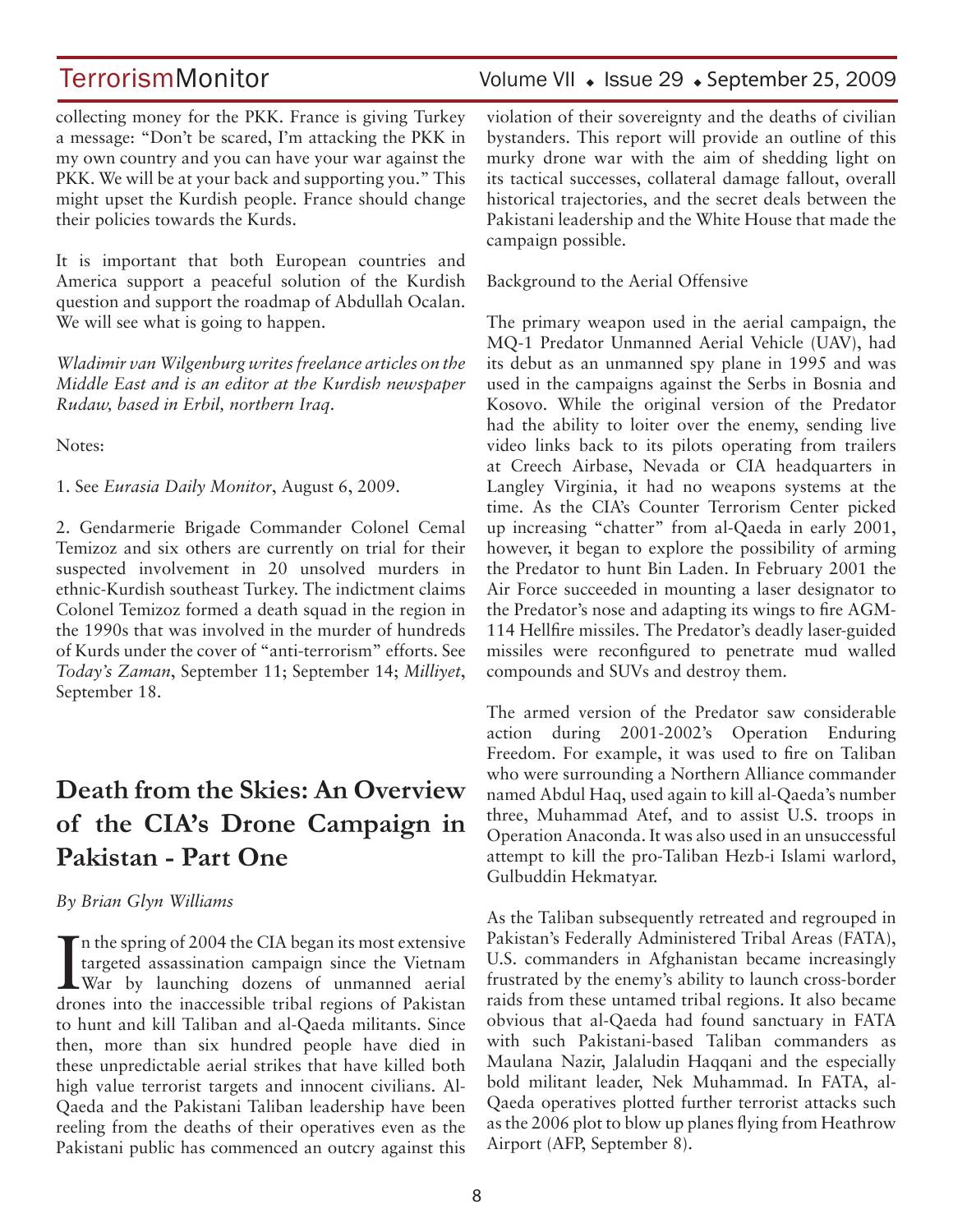By 2002 the CIA was using Predator drones to monitor more than 150 al-Qaeda training facilities and Taliban bases in Pakistan's FATA. At the time the press reported that the spy drones operating in Afghanistan were flying from a Pakistani base in Jacobabad in western Pakistan (New York Times, November 6, 2002; *News International* [Islamabad], October 27, 2008).

Then Nek Muhammad, who just two months before had vowed to continue his support of al-Qaeda and jihad against the United States, was killed on June 18, 2004 in a mysterious explosion. At the time Pakistan's *Dawn* newspaper reported that witnesses had seen a spy drone flying overhead minutes before the missile attack. But in the same article a Pakistani general rejected the claim and insisted that Pakistani forces had carried out the attack (*Dawn* [Karachi], June 19, 2004). Clearly the Pakistanis did not want the negative public relations fallout that would come from a public acknowledgement of the fact that a foreign power was acting in its own interests to kill Pakistani citizens on Pakistani soil.

There were no further strikes in 2004, but in May 2005 the CIA launched two aerial drone strikes, this time against Al-Qaeda targets. The first killed a high ranking Yemeni explosives expert named Haitham al Yemeni; the second killed Al-Qaeda's number three leader, Abu Hamza Rabia (Arab News, May 15, 2005; *Indian Express*, December 5, 2005; Rediff.com, December 5, 2005). Both were killed in the tribal agency of North Waziristan. The Pakistani government once again denied that the attacks were carried out by the Americans, but local villagers found pieces of Hellfire missiles at the sites of the attacks.

Thus far the drone strikes were relatively "clean" in regards to unintentional civilian deaths, but the next strike was not. On January 13, 2006 several drones firing up to ten missiles destroyed three homes thought to be housing Dr. Ayman al-Zawahiri (al-Qaeda's number two) in the village of Damadola in the tribal agency of Bajaur. Eighteen people, including numerous women and children, were killed in the strike, but al-Zawahari was not there. This bungled attack caused thousands to protest across Pakistan and led to official condemnation of the attack by furious Pakistani officials. Perhaps as a result of the disastrous public relations fallout, it was not until October 30, 2006 that a Predator again launched a strike. This time it was on a madrassa just north of Damadola in the village of Chenagai. This massive strike killed Mullah Liaquat, a Tanzim Nifaz Shariati-Mohammadi (TNSM) commander who had given

## TerrorismMonitor Volume VII • Issue 29 • September 25, 2009

sanctuary to Dr. al-Zawahiri, together with as many as 80 of his followers (*The News* [Islamabad], October 31, 2006). Thousands of local tribesmen protested the strike and the Taliban responded by targeting a Pakistani military training facility in Punjab with a suicide bomb that killed forty-five soldiers.

The CIA followed up this attack by launching five strikes on Taliban and al-Qaeda targets in 2007, predominantly in North Waziristan. At the time leaflets began to appear in the tribal agencies warning local tribesmen in Pashto that they would be bombed if they harbored al-Qaeda or the Taliban.

In 2008 the aerial campaign stepped up considerably, and between 33 and 36 attacks were recorded. The pace of the attacks picked up notably in August 2008 after the Bush administration made a unilateral decision to carry out attacks without seeking Pakistani permission first. [1] This diminished the risk of the Taliban or al-Qaeda being tipped off by sympathizers in the Pakistani military, as had happened on several occasions. The number of UAV strikes in Pakistan this year has already exceeded last year's total.

The vast majority of UAV strikes have been directed at North and South Waziristan, but there have also been a few strikes in the agencies of Bajaur, Kurram and Orakzai, as well as three strikes in Bannu. The strikes in Bannu are important in that this province is located in the North-West Frontier Province (NWFP), not FATA, and thus represents an escalation of the drone campaign. In the spring of 2009 there was talk of President Obama extending the campaign to Taliban hideouts in the Pakistani province of Baluchistan, but this has not happened so far (ANI, March 20; *Times* [London], May 19).

The CIA's ability to hit targets in Pakistan increased in 2007 with the introduction of a much improved drone known as the MQ-9 Reaper. The Reaper has a much larger engine, allowing it to travel three times the speed of the Predator and carry fifteen times as much armament. This ordnance includes GBU-12 Paveway II laser guided bombs and Sidewinder missiles. There are currently 195 Predators and 28 Reapers in the Air Force's UAV fleet.

In late May it was reported that the Predators and Reapers were being aided by secret electronic transmitter chips placed near targets by tribesmen working for bounties (*Guardian*, May 31). South Waziristan Taliban